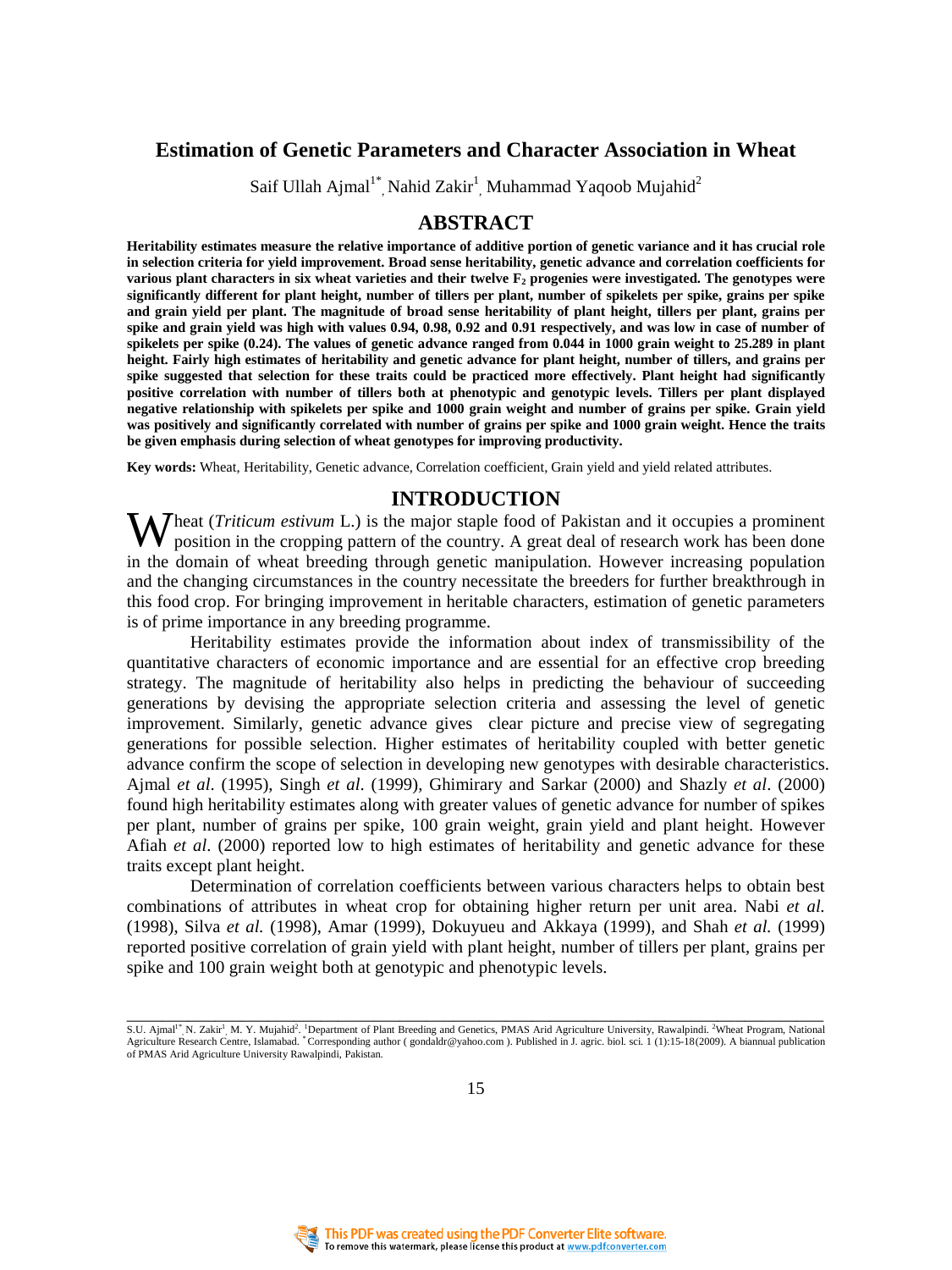Present study was undertaken to envisage the heritability estimates, genetic advance and relationship among various yield related attributes in twelve  $F_2$  progenies of wheat crosses and their parental lines at Department of Plant Breeding and Genetics, PMAS Arid Agriculture University, Rawalpindi

#### **MATERIALS AND METHODS**

Twelve F<sub>2</sub> progenies were developed at Department of Plant Breeding and Genetics, PMAS Arid Agriculture University Rawalpindi using six wheat varieties viz. Blue Silver, Pak 81, Inqilab 91, Parwaz 94, Kohistan 97, and WL 711. The old wheat genotypes possessing certain desirable attributes were included in hybridization programme. Seed of the parent varieties and  $F<sub>2</sub>$ progenies were space planted in the field following randomized complete block design with three replications. Each plot comprised of three rows of five-meter length with 30 cm row to row spacing. All cultural practices were conducted during the cropping season according to the recommended package of technology. Plant height, number of tillers per plant, spikelets per spike, number of grains per spike, 1000 grain weight, and grain yield per plant were recorded for 15 and 30 plants each from parent varieties and  $F_2$  progenies.

The data for all these attributes were subjected to analysis of variance following Steel and Torrie (1980) to evaluate the significant differences among the genotypes. Phenotypic and genotypic coefficients of variation and heritability estimates (Broad Sense) were computed out according to the method described by Hansen *et al*. (1956). Genetic advance was computed following the procedure elaborated by Singh and Chaudhary (2004). Association of various traits with grain yield and among themselves was worked out at phenotypic and genotypic levels according to the method given by Kwon and Torrie (1964).

# **RESULTS AND DISCUSSION**

Mean squares revealed highly significant differences among  $F<sub>2</sub>$  progenies and their parents for all the characters under study except 1000 grain weight (Table 1) indicating the presence of considerable amount of genetic variability for these traits. Whereas, 1000 grain weight showed non significant differences among the genotypes. Non significant differences among wheat lines regarding 1000 grain weight suggested a uniform genetic back ground in these genotypes for this particular trait.

| SoV                                                 | DF | <b>Plant height</b><br>cm | <b>Tillers</b><br>plant <sup>-1</sup> | <b>Spikelets</b><br>plant <sup>-1</sup> | Grains<br>spike <sup>-1</sup> | 1000-grain weight | Grain vield<br>plant <sup>-1</sup> |
|-----------------------------------------------------|----|---------------------------|---------------------------------------|-----------------------------------------|-------------------------------|-------------------|------------------------------------|
| <b>Genotypes</b>                                    | 17 | $235.020**$               | $2.590**$                             | 83.342**                                | 79.446**                      | 0.114             | $2.620**$                          |
| <b>Repeats</b>                                      |    | 21.570                    | 1.125                                 | 0.104                                   | 10.416                        | 0.062             | 7.242                              |
| Error                                               | 34 | 4.880                     | 0.590                                 | 1.684                                   | 2.11                          | 0.092             | 1.653                              |
| $*$ Cienificant at 1.04 $\alpha$ and of probability |    |                           |                                       |                                         |                               |                   |                                    |

| Table 1. Analysis of variance for certain quantitative plant characters in wheat genotypes. |  |  |
|---------------------------------------------------------------------------------------------|--|--|
|                                                                                             |  |  |

nt at 1 % level of probability

Table 2 revealed the results regarding genotypic and phenotypic coefficients of variation, heritability in broad sense and genetic advance expressed as percentage of mean for the attributes under study. Higher values of genotypic and phenotypic coefficient of variation were recorded in case of grain yield per plant indicating a wide range of variation. The estimates of broad sense heritability were from low to high for various plant characters. The magnitude was high in plant height, number of tillers, number of grains per spike and grain yield per plant indicating large heritable variance among the  $F<sub>2</sub>$  progenies. Heritability was medium in case of 1000 grain weight while it was low in number of spikelets per spike. The heritability value alone provides no indication of the amount of genetic progress that would result in selecting the best individual, but heritability estimates alongwith the genetic advance is considered more useful.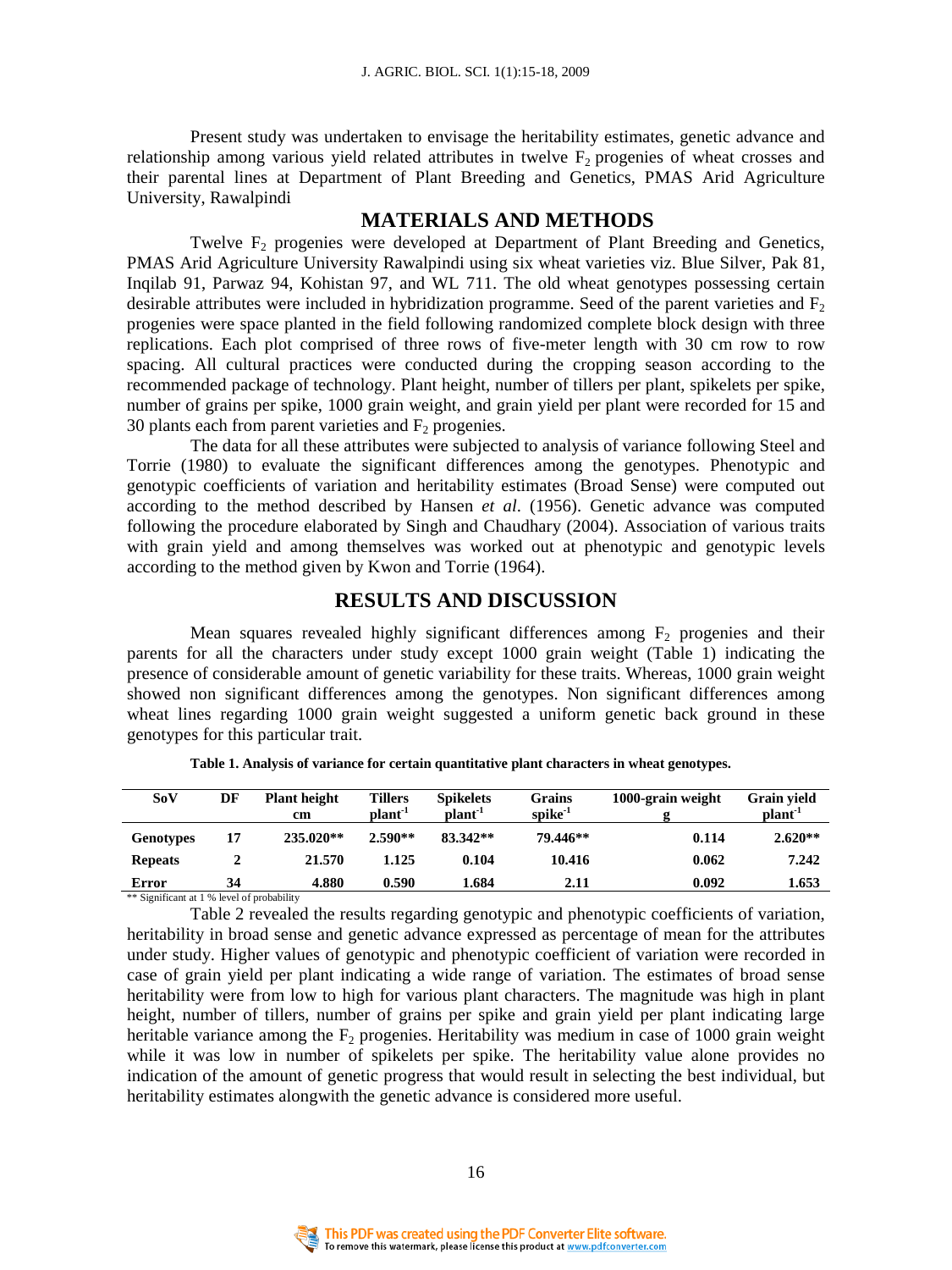Genetic advance expressed as percentage of mean (using 10% selection intensity) revealed variable behaviour of the traits. It is worth mentioning that the progenies involved in these combination inherited favourable genes for these traits indicating that the traits are more amenable to selection and could be improved by simple method. The results of present study

| <b>Parameters</b>                                                     | <b>Plant height</b><br>cm | <b>Tillers</b><br>$\mathbf{plant}^{-1}$ | <b>Spikelets</b><br>$snike^{-1}$ | Grains<br>$snike^{-1}$ | $1000$ -grain<br>weight | Grain yield<br>plant <sup>-1</sup> |
|-----------------------------------------------------------------------|---------------------------|-----------------------------------------|----------------------------------|------------------------|-------------------------|------------------------------------|
| Phenotypic coefficient of<br>variation<br>coefficient of<br>Genotypic | 9.06                      | 13.603                                  | 3.323                            | 9.222                  | 2.304                   | 27.874                             |
| variation                                                             | 9.344                     | 18.049                                  | 6.688                            | 9.593                  | 8.663                   | 29.14                              |
| <b>Heritability (BS)</b>                                              | 0.94                      | 0.983                                   | 0.247                            | 0.924                  | 0.075                   | 0.911                              |
| Genetic advance (%)                                                   | 25.289                    | 15.749                                  | 3.151                            | 14.454                 | 0.044                   | 11.598                             |

| Table 2. Estimates of genotypic and phenotypic coefficients of variation, broad sense heritability and genetic |  |  |  |  |  |  |
|----------------------------------------------------------------------------------------------------------------|--|--|--|--|--|--|
| advance for some quantitative traits in wheat                                                                  |  |  |  |  |  |  |

corroborate high habitability associated with high genetic advance in case of plant height indicated that additive gene effects are important in determining this character. Characters like number of tillers per plant, number of grains per spike and grain yield per plant showed high heritability coupled with moderate genetic advance indicating the chance of effective selection of these traits for improvement of grain yield. Number of spikelets per spike displayed low heritability with similar pattern of genetic advance. Non-additive (dominance/epistasis) gene effects were more important for these traits.

In general, correlation coefficients at genotypic level were higher than those of phenotypic level (Table 3). It might be due to depressing effect of environment on character association as reported earlier for wheat crop (Ahmad *et al.*, 1978; Proda and Joshi, 1970). The correlation of plant height was positive with all the characters except number of spikelets per spike, where it had negative association. However, the relationship of plant height was significant only with number of tillers and number of spikelets per spike. Tillers per plant had significantly negative association with spikelets per spike and grains per spike but non significant and negative with 1000- grain weight. The association of number of tillers per plant with grain yield was positive and non significant. The relationship of spikelets per spike with number of grains per spike was positive and significant at genotypic level. Number of grains per spike and 1000- grain weight had positive and significant correlation with grain yield per plant. These results are partially supported with other researchers (Nabi *et al.,* 1998; Silva *et al.*, 1998; Amar, 1999;

|                               | <b>Tillers</b><br>plant <sup>-1</sup> | <b>Spikelets</b><br>$\text{spike}^{-1}$ | <b>Grains</b><br>$spike^{-1}$ | 1000-grain weight | <b>Grain yield</b><br>plant <sup>-1</sup> |
|-------------------------------|---------------------------------------|-----------------------------------------|-------------------------------|-------------------|-------------------------------------------|
| <b>Plant height</b>           | $p 0.135*$                            | $p 0.316*$                              | $p_{0.309}$                   | $p_{0.245}$       | p0.025                                    |
|                               | g 0.193*                              | g 0.689**                               | g 0.337                       | g 0.032           | g <sub>0.004</sub>                        |
| Spikelets spike <sup>-1</sup> |                                       |                                         | $p$ 0.290                     | p 0.120           | p0.09                                     |
|                               |                                       |                                         | $g \; 0.585**$                | $g$ 0.860         | p0.213                                    |
| Grains spike <sup>-1</sup>    |                                       |                                         |                               | $p_{0.142}$       | $0.205*$                                  |
|                               |                                       |                                         |                               | $g$ 0.475         | $0.229*$                                  |
| 1000-grain weight             |                                       |                                         |                               |                   | $0.293*$                                  |
|                               |                                       |                                         |                               |                   | $0.295*$                                  |

\*, \*\* significant at 5 % and 1 % level of probability respectively